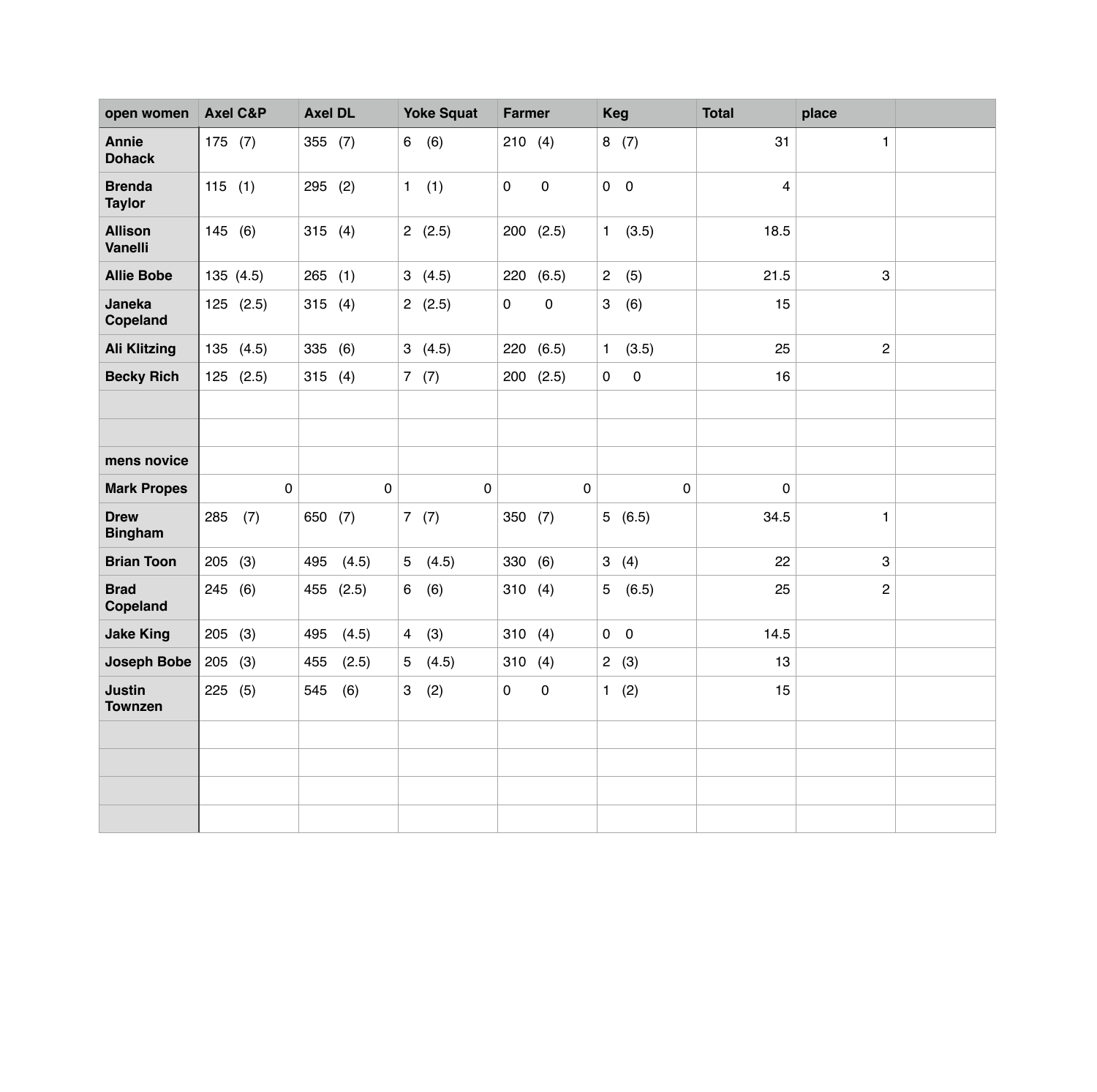| <b>Master LW</b>                | <b>Axel C&amp;P</b> | <b>Axel DL</b> | <b>Yoke Squat</b> | <b>Farmer</b> | <b>Keg</b>              | <b>Total</b>     | place          |  |
|---------------------------------|---------------------|----------------|-------------------|---------------|-------------------------|------------------|----------------|--|
| <b>Jerome</b><br><b>Baldwin</b> | $0\quad 0$          | 495 (1)        | 710(1.5)          | $0\quad 0$    | $0\quad 0$              | 3.5              |                |  |
| <b>Jim Morris</b>               | 225<br>(3.5)        | 555 (2)        | 710(1.5)          | 360 (3.5)     | 360 (3.5)               | 12.5             | $\overline{c}$ |  |
| Bo<br><b>Bakenhaster</b>        | 205<br>(2)          | 605<br>(3)     | 800 (3)           | 290 (2)       | 290<br>(2)              | 12               | 3              |  |
| <b>Mike</b><br><b>Tuminello</b> | 225 (3.5)           | 655 (4)        | 1000(4)           | 360 (3.5)     | 360 (3.5)               | 19               | 1              |  |
|                                 |                     |                |                   |               |                         |                  |                |  |
| <b>Masters HW</b>               |                     |                |                   |               |                         |                  |                |  |
| <b>Martin</b><br>Weikowski      | 265(4)              | 545 (3)        | 750 (2.5)         | 330<br>(3)    | 4(4)                    | 16.5             | 1              |  |
| <b>Richard</b><br><b>Brose</b>  | $0\quad 0$          | 495 (1.5)      | 660 (1)           | 310(1.5)      | $0\quad 0$              | 4                |                |  |
| <b>Eric Cooper</b>              | $0\quad 0$          | 585 (4)        | 800 (4)           | 340(4)        | 3(3)                    | 15               | 2              |  |
| <b>Brad Leavitt</b>             | 245(3)              | 495 (1.5)      | 750 (2.5)         | 310(1.5)      | 2(2)                    | 10.5             | 3              |  |
|                                 |                     |                |                   |               |                         |                  |                |  |
| mens 165                        |                     |                |                   |               |                         |                  |                |  |
| Cody<br>Robinson                | $225$ $(1.5)$       | 455 (1.5)      | 530(1)            | 315(1.5)      | $0\quad 0$              | 5.5              |                |  |
| <b>Jeff Houska</b>              | $225$ $(1.5)$       | 455<br>(1.5)   | (2)<br>620        | 315(1.5)      | $0\quad 0$              | 6.5              | $\mathbf{1}$   |  |
|                                 |                     |                |                   |               |                         |                  |                |  |
| <b>Open Lw</b>                  |                     |                |                   |               |                         |                  |                |  |
| <b>Wes Ipock</b>                | 285<br>(3)          | 555<br>(1)     | 790<br>(3)        | 405 (3)       | (2.5)<br>5 <sub>5</sub> | 14.5             | 1              |  |
| Robert<br><b>Sowers</b>         | 245 (2)             | 505 (1.5)      | 620 (1)           | $315$ $(1.5)$ | 5(2.5)                  | 8.5              | 2              |  |
| <b>Sam Luker</b>                | $225$ (1)           | 505(1.5)       | 660 (2)           | $315$ $(1.5)$ | 1 (1)                   | $\boldsymbol{7}$ |                |  |
|                                 |                     |                |                   |               |                         |                  |                |  |
|                                 |                     |                |                   |               |                         |                  |                |  |